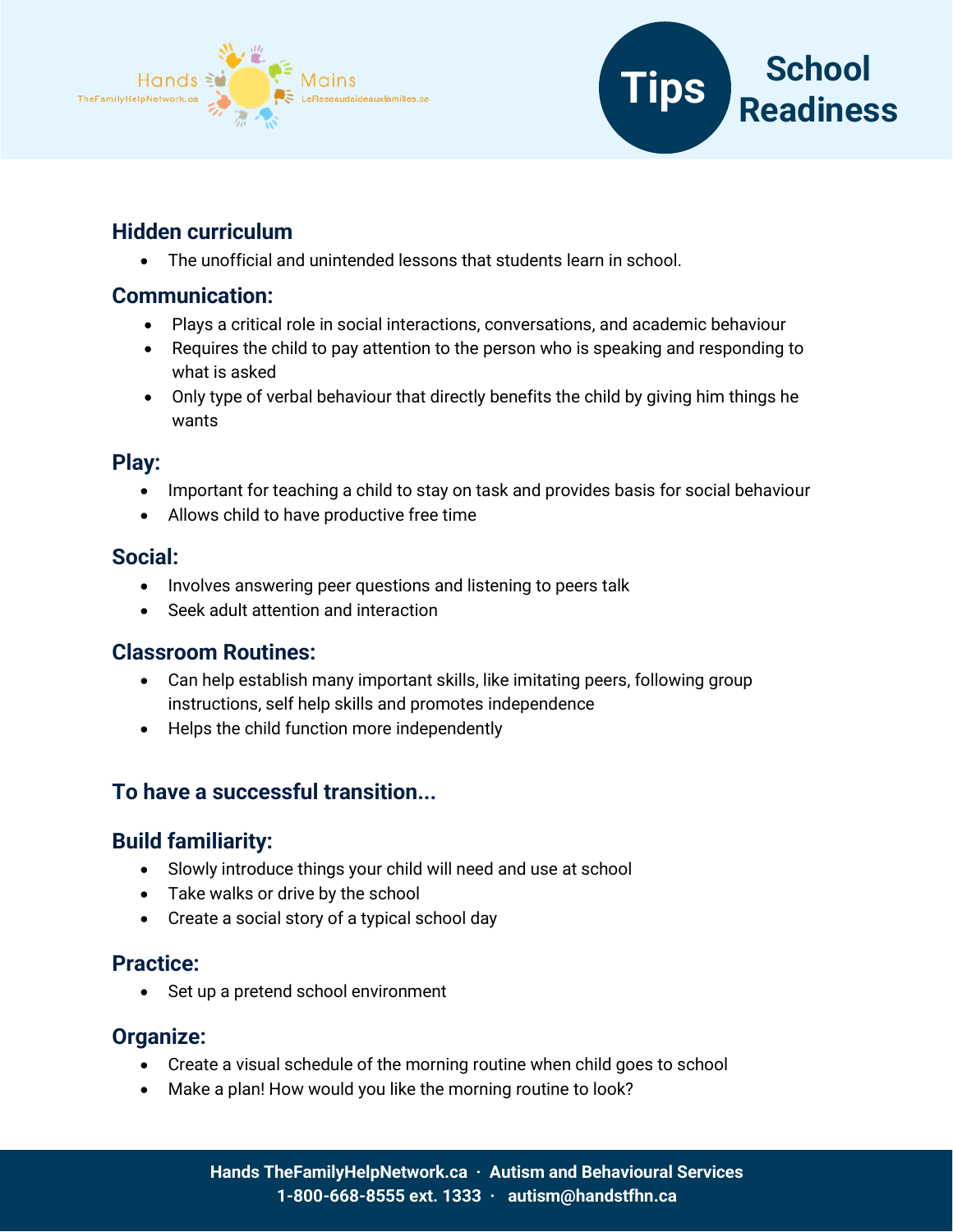



• Visit the school before the first day (if possible)

#### **Preparing for the bus:**

- Create school bus social story or find one online
- If the school offers a trial run, it's a good opportunity to meet the bus driver and take a ride
- Let your child bring a comforting item the first few days
- Create a visual schedule

#### **Resources:**

How to write social stories [https://www.andnextcomesl.com/2017/03/how-to-write-social](https://www.andnextcomesl.com/2017/03/how-to-write-social-stories.html)[stories.html](https://www.andnextcomesl.com/2017/03/how-to-write-social-stories.html)

Social story template [https://www.andnextcomesl.com/2018/03/free-social-story](https://www.andnextcomesl.com/2018/03/free-social-story-template.html)[template.html](https://www.andnextcomesl.com/2018/03/free-social-story-template.html)

Riding the school bus social story youtube.com/watch?v=CYdPwuW5ddU